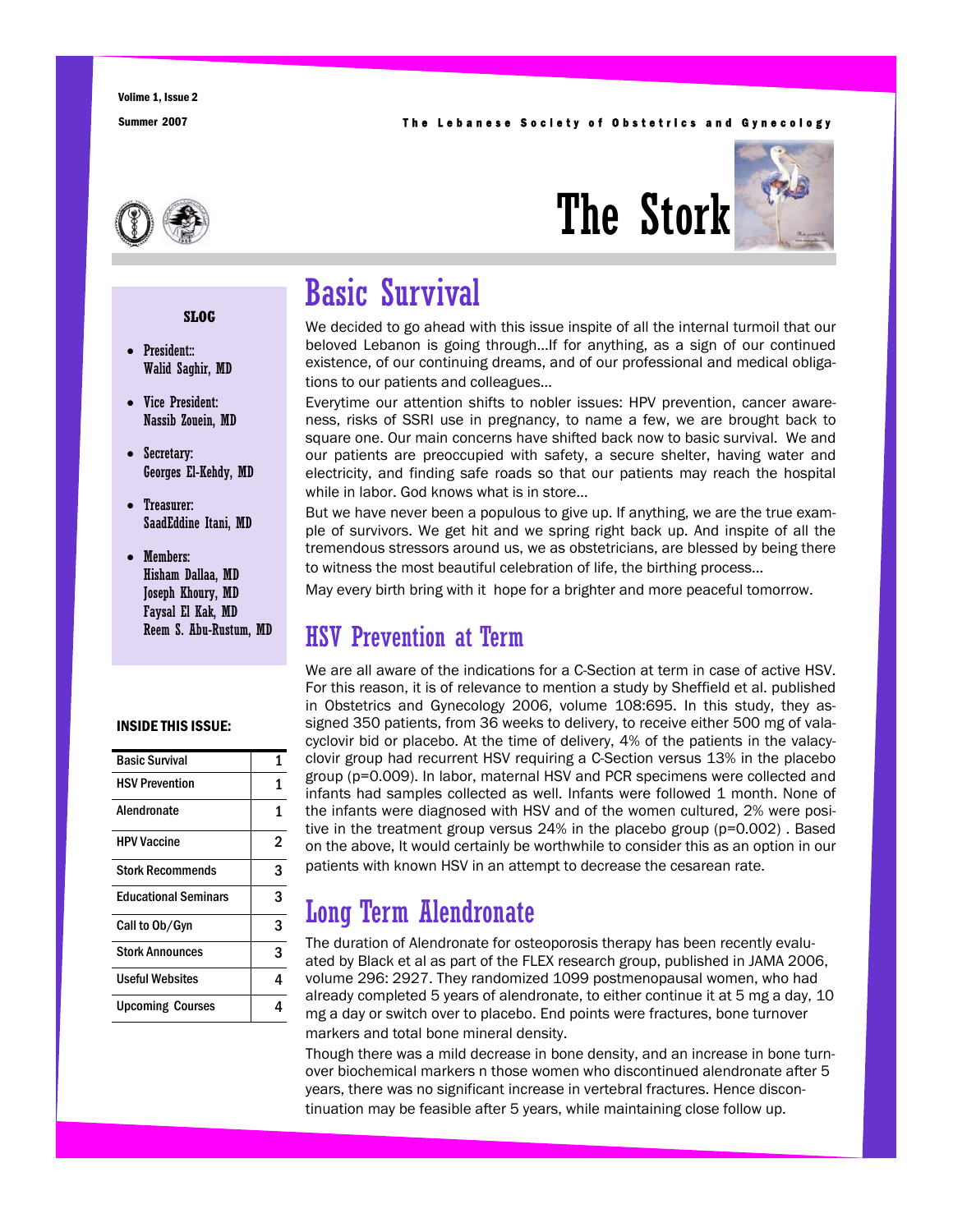Recommendations for the Use of HPV Vaccination in the Lebanese Population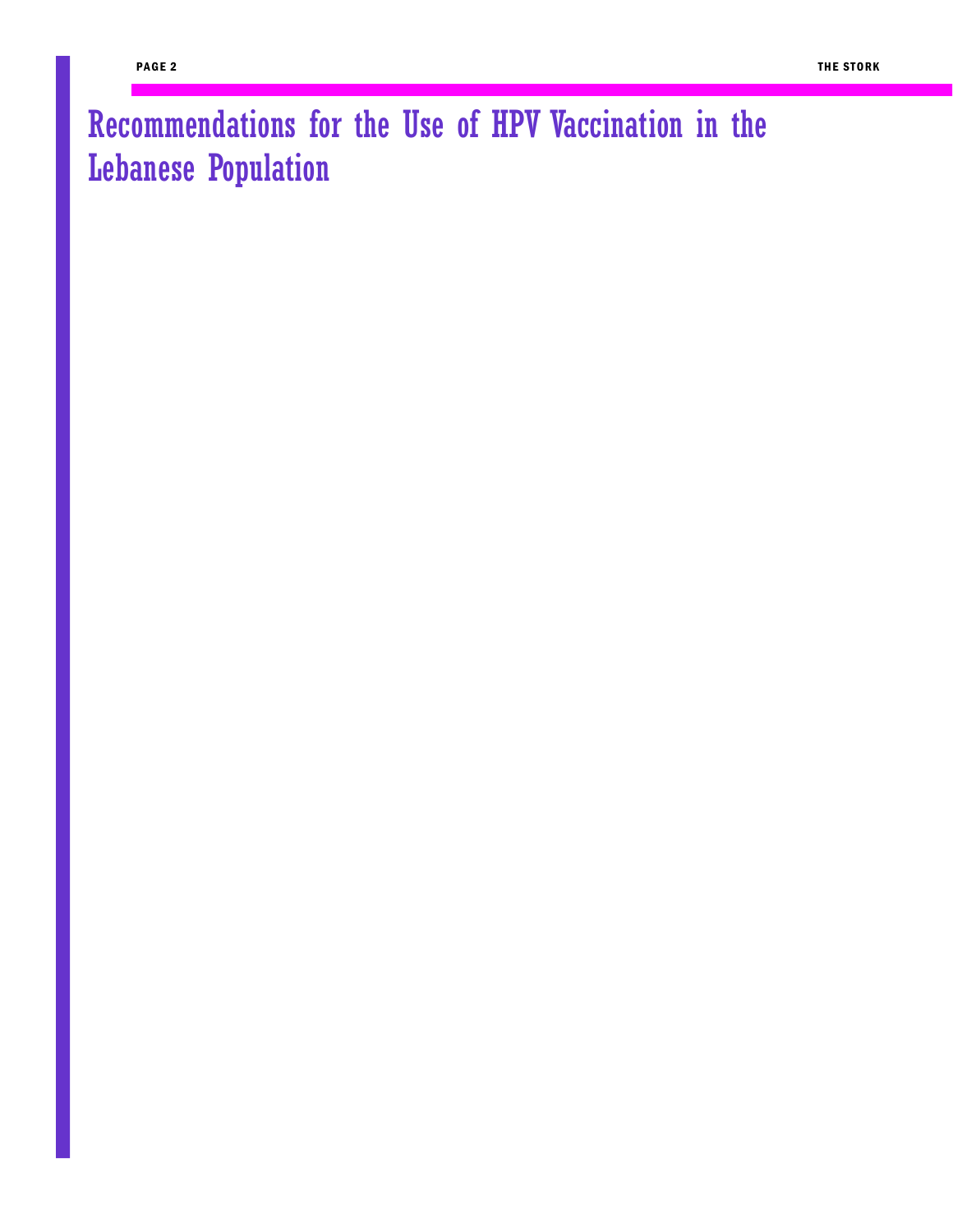# Stork Literary Recommendations High-Risk Pregnancy

Edited by John T. Queenan, MD, 2007: 408 pages (\$95).

ISBN:978-1-9323-25-27-1, Web Site: sales.acog.org

This text is a fourpart compilation from the Clinical Expert Series in Obstetrics and Gynecology. Part 1 addresses such issues as screening in the first trimester. Part 2 deals with chronic diseases in pregnancy: from endocrinologic to hypertensive, to the antiphospholipid syndrome, to obesity, to renal disorders. Part 3 covers all obstetric complications such as IUGR, IUFD, preterm

labo, PPROM, venous thromboembolism, placental abruption and Rh alloimmunization. Part 4 covers perinatal infections, primarily GBS, HIV, HSV and urinary tract infections. Part 5 discusses intrapartum fetal monitoring, the future of cord blood and the pathogenesis and pathophysiology of cerebral palsy.

An added plus to this text is that it enables the reader to obtain 25 CME credits by completing the "Test Your Skills" section.

# Stork Re-Announces: Nov 1-3, 2007



Plans have been underway for our joint meeting with the Federation of the National Societies of Gynecology and Obstetrics in the Mediterranean Countries. Our main obstacle is the political situations in helping recruit international speakers.

### Stork Re-Announces: The Arab Board of Obstetrics & Gynecology

The Arab Board of Ob/Gyn's examination, parts 1 and 2, will take place in Damascus, Syria on October 21, 2007. For details, please contact Mrs. Abi-Nader at 01610710 Ext 202 or Dr. Walid Saghir at 03220918.

# Stork Announces: New Ob Prenatal Record Being Prepared by CCCC



# Stork Announces: Educational Series

Pharmaline has teamed up with the Lebanese Society of Ob/Gyn to bring us a number of seminars over the next fewmonths all over the Lebanese regions. The aim of these seminars is to keep the local Ob/Gyn updated on the most relevant clinical issues and to allow the colleagues to meet on a more frequent basis, in a scientifically enriching setting. Our first seminar was a great success. It was held at the Coral Beach, Beirut and it was attended by . Upcoming sessions are to be held in Keserwan, Saida, Tripoli and Beirut. Announcements will be distributed by Pharmaline approximately 2 weeks prior to the scheduled activities. We welcome the requests of our members as to what topics they would like covered and recommendations can be sent to Dr. Faysal El Kak at docfaysal@yahoo.com .

# A Call to our Obstetricians and Gynecologists

are registered with the society.

It is estimated that there are Ob/Gyn's in Lebanon but only

There are many benefits to becoming a member of our society such as receiving our quarterly newsletter, gaining free access to our future website that is currently under development, getting discounts at our annual meeting and becoming an active voice amongst our physicians.

The annual fee is 50000LL and applications can be completed by contacting Mrs. Soraya Abi Nader at 01610710 Ext 202.